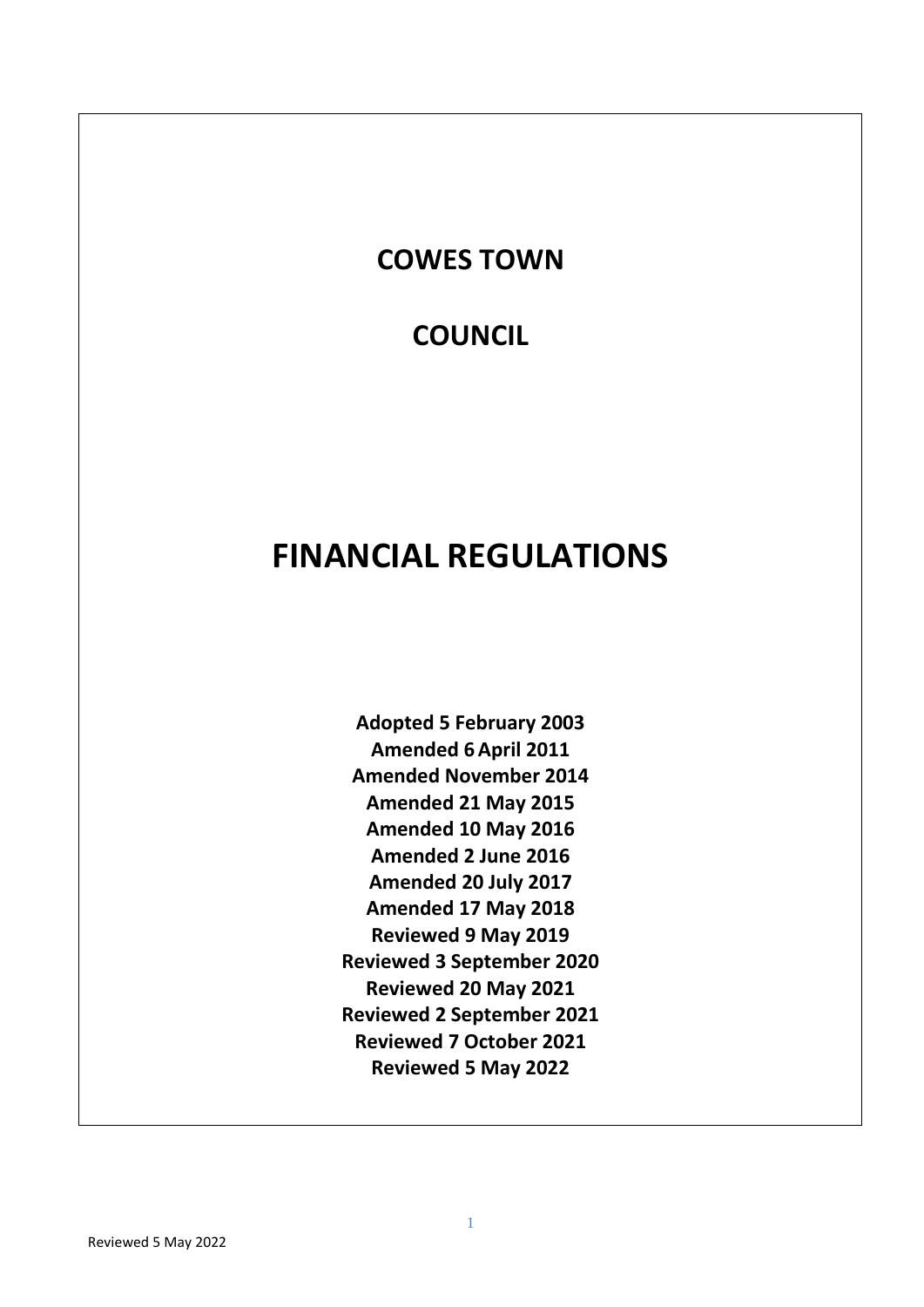### **1 GENERAL**

- 1.1 These Financial Regulations shall govern the conduct of the financial transactions of the Town Council and may only be amended or varied by resolution of the Town Council.
- 1.2 The Clerk shall be the Town Council's Responsible Financial Officer (RFO).
- 1.3 The RFO will be responsible for the proper administration of the Town Council's financial affairs and will be responsible for the production of financial management information.

# **2 ANNUAL ESTIMATES**

- 2.1 Detailed estimates of expenditure on services will be prepared by the RFO for the forthcoming year, and submitted to the Finance, Acquisitions & Staffing Committee.
- 2.2 The recommendation of the Finance, Acquisitions & Staffing Committee will be submitted to the December meeting of the Town Council for approval of the precept to be levied for the ensuing financial year.

# **3 BUDGETARY CONTROL**

- 3.1 Expenditure must always be incurred in accordance with the annual estimated budget and precept levied.
- 3.2 All expenditure over £1,500 incurred on behalf of the Town Council must be approved by resolution of the Town Council.
- 3.3 At the Annual Meeting of the Council two Town Councillors, who are not on the Finance, Acquisitions & Staffing Committee, will be appointed to review and report back to Full Council, on a quarterly basis, the Town Council's accounts.
- 3.4 Town Council Committees and Working Groups shall be at liberty to recommend expenditures against their allocated budgets for ratification by the full Council.

# **4 ACCOUNTING AND AUDIT**

- 4.1 All accounting procedures and financial records of the Town Council shall be determined by the RFO, as required by the Accounts and Audit Regulations of 2011.
- 4.2 The RFO will be responsible for ensuring that the annual accounts of the Town Council are completed as soon as practicable after the end of the financial year and will submit them, and report thereon, to the Annual Meeting of the Town Council.
- 4.3 The Town Council will employ a competent internal auditor with sufficient organisational independence and status to undertake the role in accordance with regulation 5 of the Accounts and Audit Regulations of 2011.
- 4.4 Councillors charged with the duty of examining and checking the accounts should not be engaged in any of the transactions contained within the accounts.

### **5 BANKING ARRANGEMENTS AND CHEQUES**

- 5.1 The Town Council's banking arrangements will be made by the RFO, as approved by the Town Council. The accounts to be maintained are a current account and deposit accounts.
- 5.2 A schedule of the payment of money will be prepared by the RFO and presented to the Town Council monthly. If the schedule of payments is in order, it will be confirmed and noted by resolution of the Town Council.
- 5.3 Cheques and withdrawal forms for the bank accounts will be signed by the RFO, or Assistant Town Clerk, together with any other two authorised signatories for the respective accounts, even after the repeal of section 150 (5) of the Local Government Act 1972.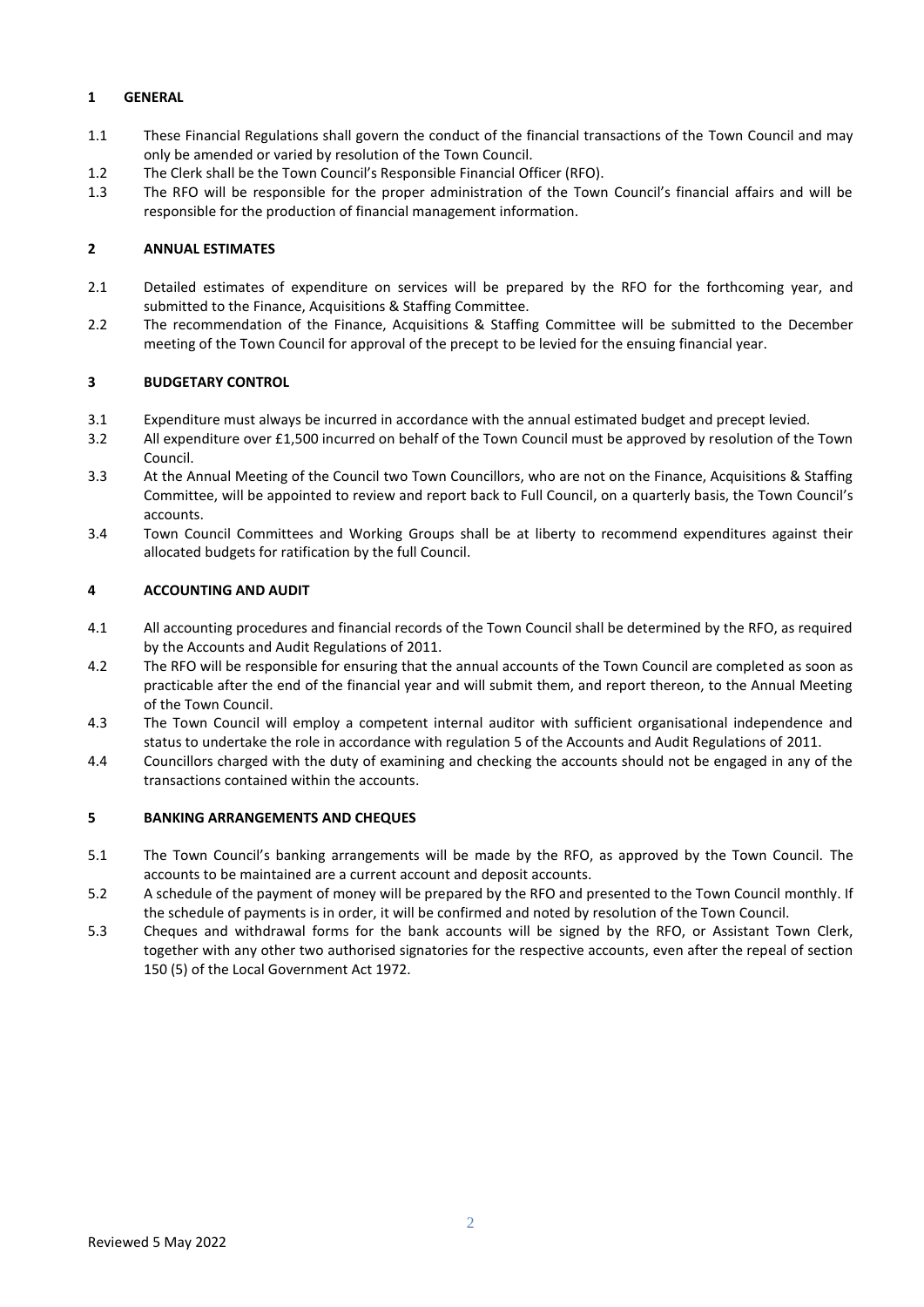### **6 PAYMENT OF ACCOUNTS**

- 6.1 Apart from petty cash payments, all payments shall be effected by cheque or other order drawn on the Town Council's bankers.
- 6.2 All invoices will be examined, verified and certified by the RFO. Before certifying an invoice, the RFO will satisfy himself/herself that the work, goods or services to which the invoice relates have been received, carried out, examined and approved.
- 6.3 The RFO, when satisfied as to validity of the invoice, will take all possible steps to settle invoices received within the time allowed by the contractor, or within 30 days of receipt if at all practicable.
- 6.4 All certified invoices will be kept for auditing purposes with the accounts.
- 6.5 To comply with the Local Government Transparency Code 2015, individual items of expenditure exceeding £500 (net) – excluding salary payments to staff, will be published quarterly on the Town Council website.
- 6.6 The RFO will maintain a petty cash float, as required, for operational and other expenses. Receipts for payments made from the petty cash float will be kept to substantiate the payments.
- 6.7 Income received must not be paid into the petty cash float, rather banked separately into one of the Town Council's accounts.
- 6.8 Payments to maintain the petty cash float will be shown separately in a 'Petty Cash' book.

# **7 PAYMENT OF SALARIES AND WAGES**

- 7.1 The Town Clerk & Assistant Town Clerk's salaries will be paid monthly in accordance with the terms agreed in the contracts of employment with the Town Council.
- 7.2 The Town Clerk & Assistant Town Clerk's salary details will be entered in the relevant section of the general accounts by the RFO.

### **8 LOANS AND INVESTMENTS**

- 8.1 All loans and investments will be negotiated by the RFO in the name of the Town Council. Changes to loans and investments must be reported to the Town Council at the earliest opportunity.
- 8.2 All investments of money under the control of the Town Council will be in the name of the Town Council.
- 8.3 All borrowings will be effected in the name of the Town Council.
- 8.4 All investment certificates and other documents relating thereto will be retained in the custody of the RFO.

### **9 INCOME**

- 9.1 The collection of all sums due to the Town Council will be the responsibility of, and under the supervision of, the RFO.
- 9.2 The RFO will be responsible for the collection of any accounts due to the Town Council.
- 9.3 The Town Council will review all fees and charges annually, following a report from the RFO.
- 9.4 Any bad debts will be reported to the Town Council by the RFO.
- 9.5 All sums received on behalf of the Town Council will be banked by the RFO as soon as is possible.
- 9.6 Personal cheques will not be cashed out of money held on behalf of the Town Council.

### **10 CONTRACTS FOR WORK, GOODS AND SERVICES**

- 10.1 The principles of best value will be embraced at all times when negotiating any work, goods or services.
- 10.2 The Town Clerk is authorised to purchase goods or undertake small works to a value of up to £500.
- 10.3 The Town Clerk, following consultation with the Town Mayor or appropriate Committee Chairman, is authorised to purchase goods or undertake emergency small works to a value of £1,500.
- 10.4 For work of a value exceeding £1,500 but below £50,000 three written quotations shall be obtained and brought to a Council Meeting for consideration by members.
- 10.5 Where it is intended to enter into a contract exceeding £50,000 in value, the Town Clerk shall give at least three weeks' public notice of such intention in the same manner as public notice of meetings of the Council is given and an advertisement placed in either the local or national press and/or trade journals to target the appropriate market. The advertisement should specify the period allocated for the return of tenders.
- 10.6 Where tenders are invited by advertisement, no tender will be considered unless contained in a plain securely sealed envelope bearing the word 'Tender' followed by the subject to which the tender relates. Such envelope shall be addressed impersonally to the Town Clerk and until the time appointed for its opening shall remain in